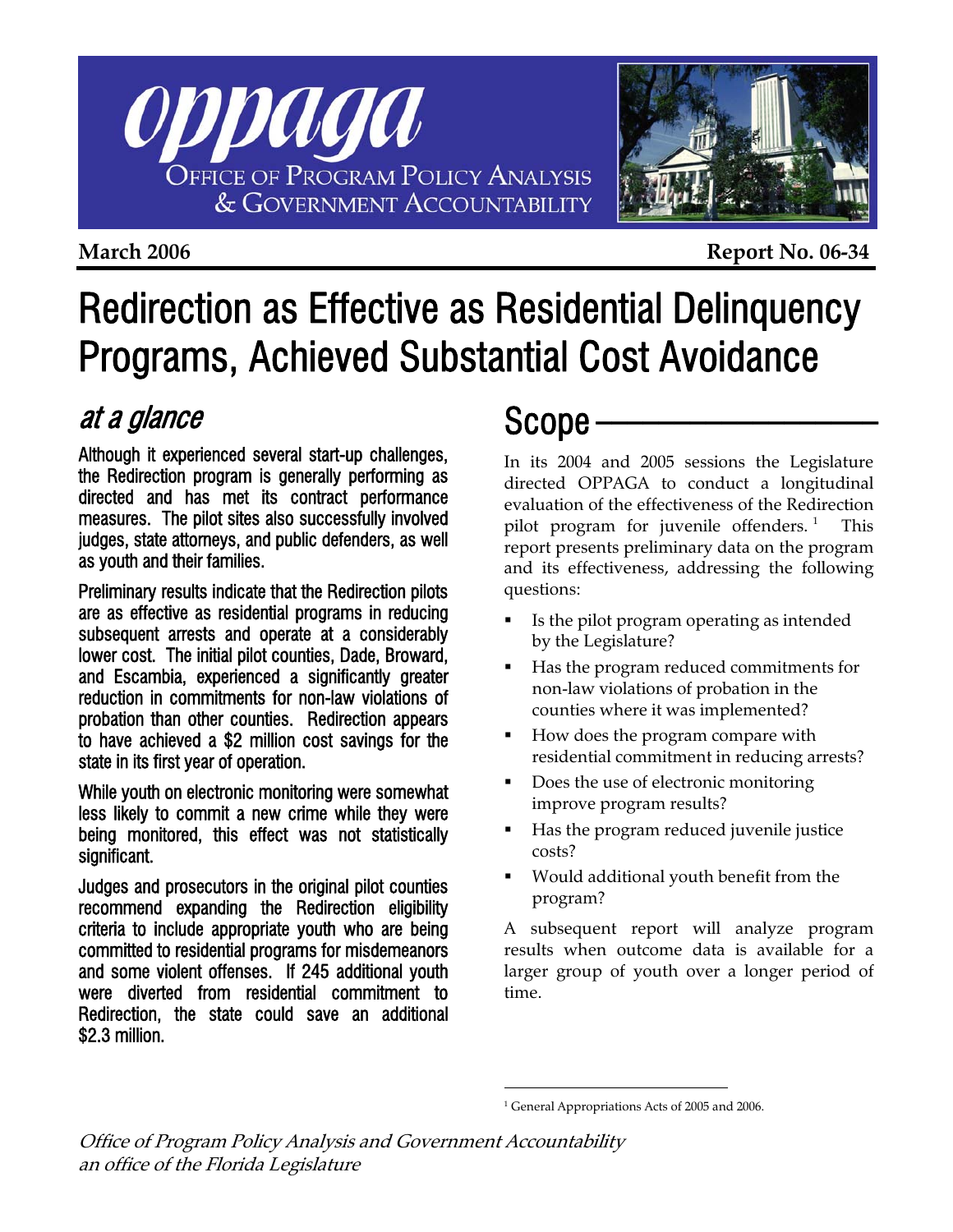## Background -

The Legislature authorized the Redirection pilot program in response to a growing trend of juvenile offenders committed to residential delinquency programs for non-law violations of probation.<sup>[2](#page-1-0)</sup> Non-law violations occur when a youth does not follow court-ordered probation requirements such as keeping a specified curfew or attending school. The Redirection pilot program is intended to reduce costs by diverting appropriate youth who commit non-law violations from residential programs to therapy-based community programs.<sup>[3](#page-1-1)</sup>

The Legislature specified that Redirection provide Multisystemic Therapy and Functional Family Therapy.<sup>[4](#page-1-2)</sup> These therapy models have been identified as Blueprint Programs for Violence Prevention by the U.S. Office of Juvenile Justice and Delinquency Prevention, meaning that they have the highest level of experimental research showing sustained reductions in recidivism for serious and violent offenders compared to residential treatment programs. The programs provide therapy in the home and focus on helping parents implement more effective ways to communicate with, monitor, and discipline their adolescent children.

The pilot program initially operated in Dade, Broward, and Escambia counties in Fiscal Year 2004-05, as these counties had high rates of commitment for non-law violations. These counties also already had Functional Family Therapy and Multisystemic Therapy providers, so the program could build on their experience rather than starting from scratch. The program subsequently expanded to include Pinellas, Hillsborough, Brevard, Orange, Seminole, and Osceola counties for Fiscal Year 2005-06.

l

## Questions and Answers —

## Is the program operating as intended by the Legislature?

Although it has experienced several challenges, the Redirection program is generally performing as directed and has met or exceeded its contract performance measures. The program had initial difficulty in meeting its goal for number of youth served, but is on target now. Key stakeholder groups, including judges, state attorneys, and public defenders report that pilot administrators worked with them successfully to develop protocols for identifying and diverting appropriate youth to the program, and most families were willing to participate in therapy with their children.

Most required program components were included. The program was intended to include therapy, electronic monitoring, and residential stabilization services. To administer the program's therapeutic component the department contracted with Evidence-Based Associates.<sup>[5](#page-1-3)</sup> As directed by the Legislature, the program included as a comparison group some pilot youth who were placed on electronic monitoring, and the department contracted with Behavioral Interventions, Inc., to provide electronic monitoring for this sample of youth. However, while the Legislature also directed that a second comparison group of youth be sent to residential stabilization for a short period of incarceration similar to detention, the department did not receive responsive bids to the request for residential stabilization providers, so this service was not provided.

<span id="page-1-0"></span><sup>&</sup>lt;sup>2</sup> More Youth Are Admitted for Less Serious Offenses, in Part to Meet Treatment Needs, OPPAGA [Report No. 03-76](http://www.oppaga.state.fl.us/reports/crime/r03-76s.html), December 2003.

<span id="page-1-1"></span><sup>&</sup>lt;sup>3</sup> Youth are not eligible for Redirection if they have been adjudicated or convicted of a prior violent crime or first-degree felony or otherwise have a criminal history of such offenses.

<span id="page-1-3"></span><span id="page-1-2"></span><sup>4</sup> Multisystemic Therapy is an intensive family-based treatment that addresses multiple causes of serious antisocial behavior in youth; it generally lasts four months. Functional Family Therapy is a family-based treatment that focuses on family dynamics and accountability; it generally lasts three months.

<sup>&</sup>lt;sup>5</sup> Evidence-Based Associates subcontracted for Functional Family Therapy with Camelot Community Care, Children's Psychiatric Center, The Starting Place, Vision Quest, and Community Solutions, Incorporated. For Multisystemic therapy it contracted with Henderson Mental Health Center, the Henry and Rilla White Foundation, and Community Solutions, Incorporated.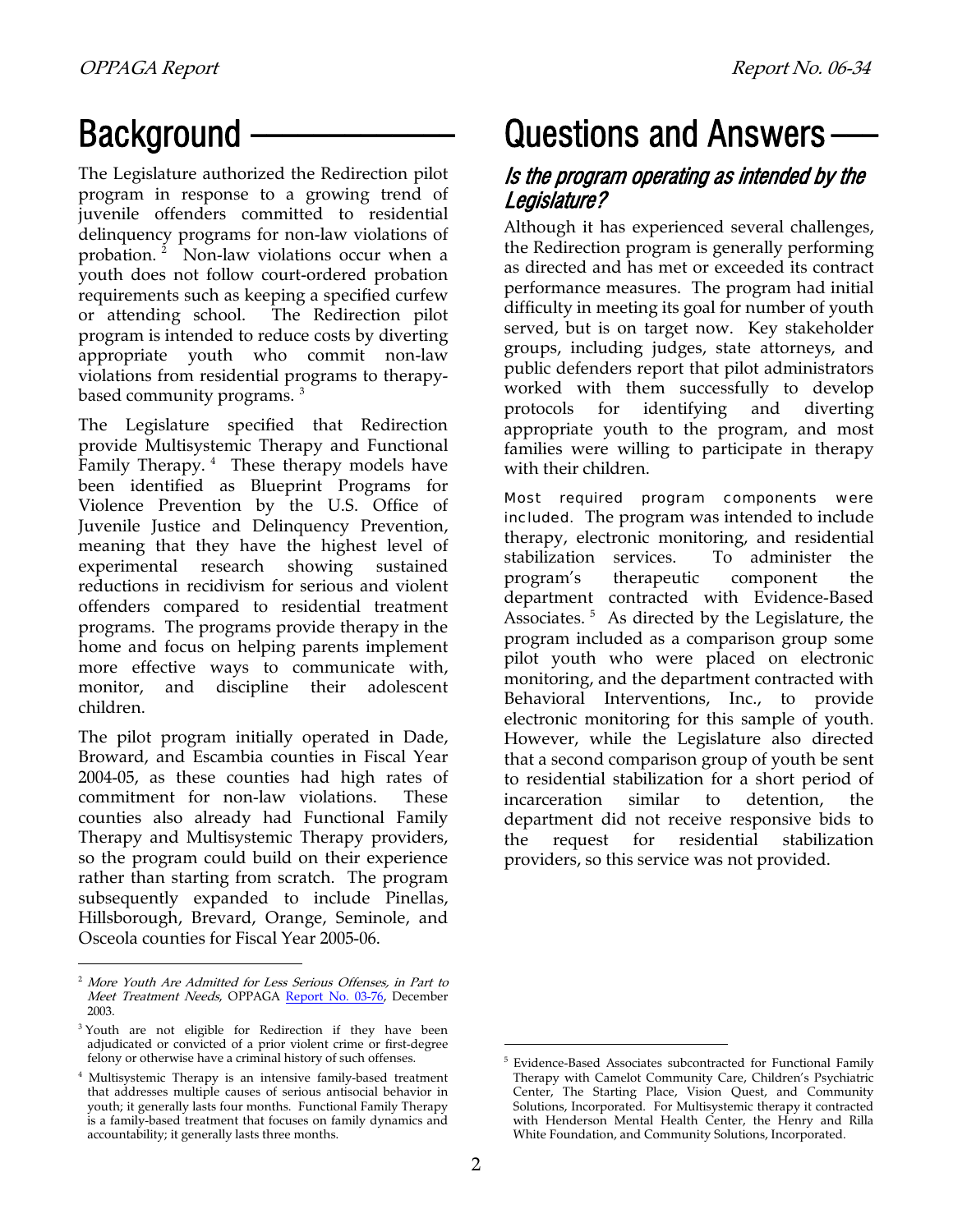Program stakeholders were highly involved. Legislators involved in establishing the pilot project indicated that it was very important that program staff work closely with stakeholders in the courts system. To meet this directive, program administrators held several meetings with judges, state attorneys, and public defenders to develop pilot protocols for serving appropriate youth.

Families generally agreed to participate. As the dentity and process appropriate youth. program's therapeutic design (Functional Family Therapy and Multisystemic Therapy) focuses on the family, it was critical for the pilot sites to secure parent agreement to participate in their children's program. While a few families chose not participate when offered this option (with the child or family not attending the initial meeting), most were willing to make the effort. Of the 377 families that the program served, only 19 (5%) were unsuccessfully discharged because the provider was not able to involve the family. Department staff reports that most parents were positive about the results of the program and the parenting skills they acquired.

Program was slow to meet goal for youth served. The program had initial difficulty meeting its goal for number of youth to be served, but it is on target now. As shown in Exhibit 1, the program did not serve the targeted number of youth in its initial months of operation. This slow start occurred for number of reasons, including the time required to contract for the services, hire and train staff, coordinate with judges and state attorneys, and

The program is monitoring therapeutic fidelity**.**  The developers of the therapies used in the program took several steps to ensure that the pilot sites implemented the intended therapies correctly. The developers provided training to all new staff, held periodic telephone and peer consultations, and monitored the pilot sites for adherence to the treatment model. The providers are currently collecting data on their adherence to the therapeutic design, and our second report will analyze its effect on program outcomes.





Source: Evidence-Based Associates data.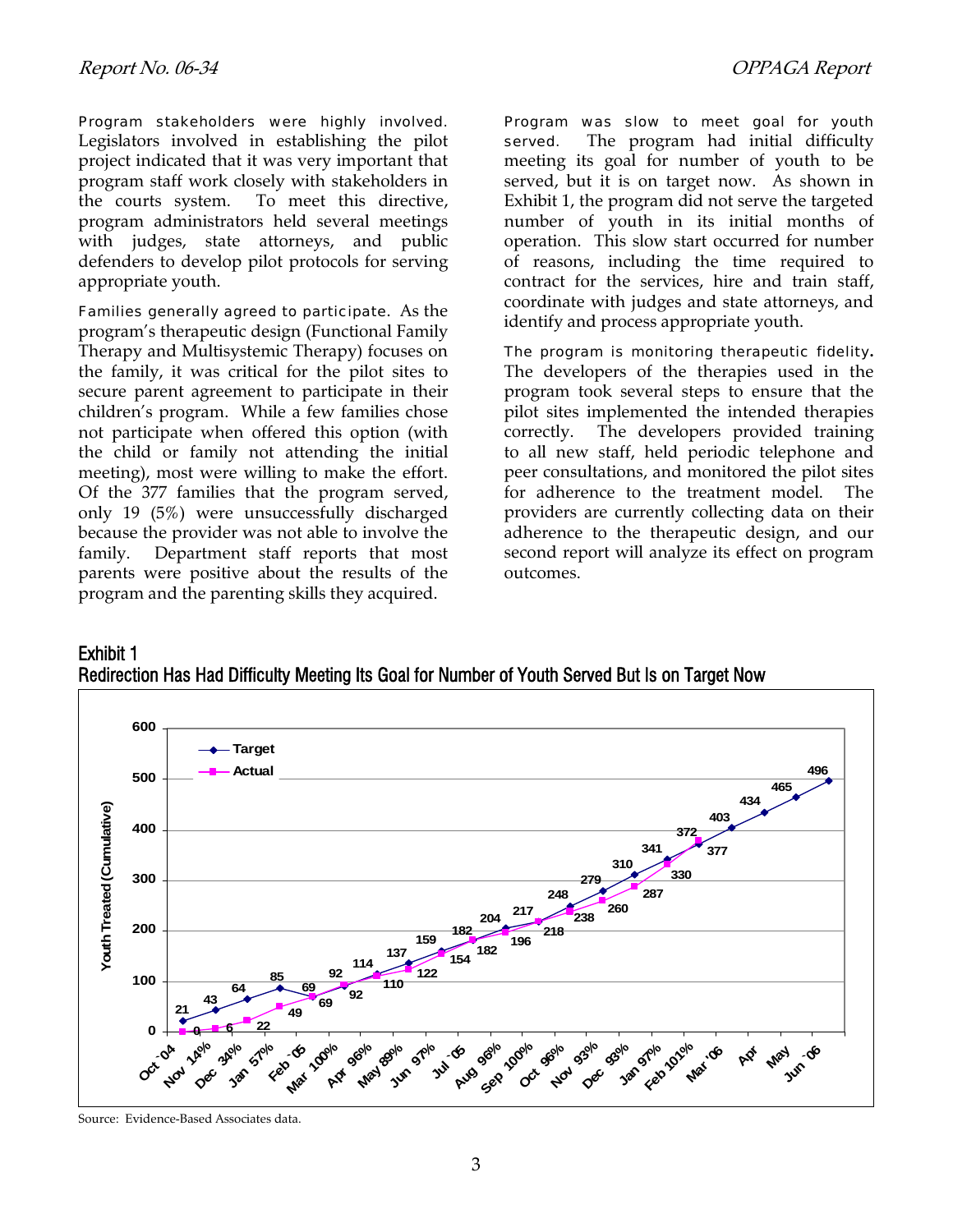#### Pilot sites are meeting performance standards.

The department established several performance measures for the Redirection program. As shown in Exhibit 2, the program was meeting or exceeding four of the five standards as of March 1, 2006. It is too soon to determine the outcome for the fifth measure, percentage of youth committing new crimes within one year of program completion.

#### Exhibit 2

Exhibit 3

#### Redirection Has Met or Exceeded Four of Its Five Contract Performance Measures

| <b>Measure</b>                                        | Performance |
|-------------------------------------------------------|-------------|
| 100% of youth shall have written specific treatment   |             |
| plans                                                 | 100%        |
| 75% of youth shall not commit a new law violation     |             |
| while in the pilot                                    | 89%         |
| 70% of youth shall successfully complete treatment    | 71%         |
| 70% of youth shall demonstrate improvement in         |             |
| criminogenic factors as evidenced by Back on Track    |             |
| assessment/reassessment                               | 79%         |
| 60% of youth shall not be adjudicated or convicted of |             |
| a new law violation within one year of release from   |             |
| the pilot                                             | NА          |
|                                                       |             |

Source: Evidence-Based Associates data.

### Has the program reduced commitments for non-law violations of probation in the counties where it was implemented?

<span id="page-3-0"></span>The counties with pilot sites have experienced significantly fewer commitments for non-law violations of probation than other counties. As shown in Exhibit 3, admissions to residential programs from each of the three pilot counties that were in full operation in Fiscal Year 2004-05 were reduced by over 50% compared to the 2002-03 fiscal year. During the same time period there was a smaller statewide drop in residential admissions, 24%, reflecting the reductions in youth on probation and in residential commitment.

### How does the program compare with residential commitment in reducing arrests?

Preliminary results indicate that the Redirection pilots are as effective as residential programs in reducing subsequent arrests and operate at a considerably lower cost. Redirection results may even exceed those of residential programs, but more time is needed to determine if the difference is statistically significant.

We compared juvenile and adult arrests for a six-month period following program completion for the first 60 youth who completed Redirection and a comparison group.<sup>[6](#page-3-0)</sup> Our comparison group controlled for five variables significantly related to reoffending for this population: gender, race, age, region of the state, and number of prior juvenile referrals.

<sup>&</sup>lt;sup>6</sup> Youth in the matched pairs comparison group were committed to residential programs for non-law violations of probation and released during the same time period. Five youth in the group of successful completers were dropped from the study because they could not be matched to a comparison group youth with approximately the same number of prior referrals who was close to the same age.

| Fiscal Year 2002-03 |                     |               |
|---------------------|---------------------|---------------|
| <b>County</b>       | <b>Number Youth</b> | <b>Rank</b>   |
| Pinellas            | 118                 |               |
| Dade                | 77                  | $\mathcal{P}$ |
| Duval               | 71                  | 3             |
| Escambia            | 68                  | 4             |
| Pasco               | 65                  | 5             |
| Volusia             | 60                  | 6             |
| <b>Broward</b>      | 57                  |               |
| Hillsborough        | 40                  | 8             |
| Santa Rosa          | 32                  | 9             |
| <b>Okaloosa</b>     | 30                  | 10            |

 $\overline{a}$ 

Counties with Redirection Sent a Reduced Number of Youth to Residential Programs

Source: OPPAGA analysis of Department of Juvenile Justice data.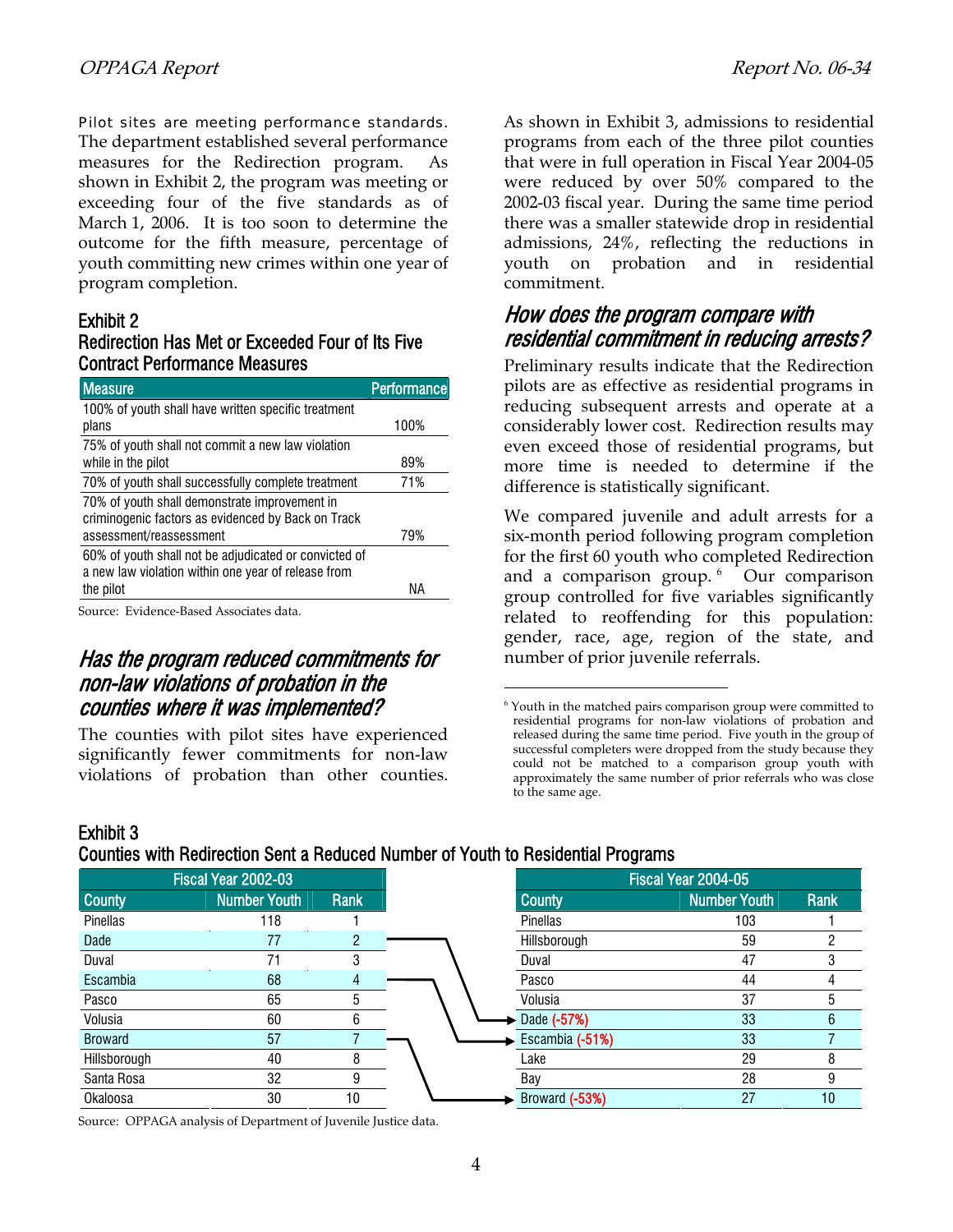As shown in Exhibit 4, the youth who went to the Redirection program did as well as those who were committed to longer, more expensive residential programs in terms of overall arrests or felony arrests after program completion. In fact, Redirection youth had fewer arrests than the control group; however, due to the small number of cases involved, this difference is not statistically significant. A larger group of youth would need to be tracked for a more definitive assessment of outcomes to be reached; we anticipate more complete results by July 2006. Nonetheless, these preliminary results are encouraging since they represent early program implementation and it is likely that outcomes will improve as therapists gain experience.

#### Exhibit 4

#### Although the Difference Between Groups Is Not Statistically Significant, Early Results Are Promising ( $N = 60$  matched pairs)

| <b>Study Group</b>           | <b>Youth Arrested</b><br>After Program | <b>Percentage with</b><br>an Arrest After |
|------------------------------|----------------------------------------|-------------------------------------------|
| <b>Redirection treatment</b> |                                        |                                           |
| group                        | 19                                     | 32%                                       |
| Matched pairs                |                                        |                                           |
| comparison group             | 23                                     | 38%                                       |

Source: OPPAGA analysis of DJJ and FDLE data.

Consistent with other research on these evidence-based programs, there was a greater difference in felony arrests than in overall arrests, as shown in Exhibit 5. If these trends continue, the Redirection program would significantly reduce felony arrests compared to residential commitment.

#### Exhibit 5

#### Youth in Redirection Had Fewer Felony Arrests Than The Comparison Group  $1$  (N=60 matched pairs)

| <b>Study Group</b>           | Youth with a<br><b>Felony Arrest After</b> | Percentage with a<br><b>Felony After</b> |
|------------------------------|--------------------------------------------|------------------------------------------|
| <b>Redirection treatment</b> |                                            |                                          |
| group                        | 9                                          | 15%                                      |
| <b>Matched pairs</b>         |                                            |                                          |
| comparison group             | 16                                         | 27%                                      |

1 Because of the small number of cases, the difference between the two groups was not statistically significant.

<span id="page-4-1"></span><span id="page-4-0"></span>Source: OPPAGA analysis of DJJ and FDLE data.

A majority of Redirection youth also showed an improvement in the risk factors that research indicates contribute to crime. We analyzed the Back on Track risk/needs assessment scores for youth starting and completing Redirection.<sup>[7](#page-4-0)</sup> As shown in Exhibit 6, a majority of youth showed improvement on these criminogenic factors. The smallest improvement occurred in drug-related behavior. According to Redirection staff, this may be because youth are more willing to admit their drug use and start trying to address this problem during therapy. While the program contract required that at least 70% of youth demonstrate improvement in these areas, 78% of youth had as of March 1, 2006.

#### Exhibit 6 Redirection Youth's Criminogenic Factors Improved

|                         |                                      | Percentage<br><b>Showing</b> |
|-------------------------|--------------------------------------|------------------------------|
| <b>Risk Indicators</b>  | <b>Description</b>                   | <b>Improvement</b>           |
| Skills                  | Control of anger and impulsive       |                              |
|                         | behaviors and skills in dealing with |                              |
|                         | others                               | 79%                          |
| School status           | Enrollment, conduct, attendance,     |                              |
|                         | attitudes toward school              | 70%                          |
| Attitudes               | Empathy for victims, acceptance      |                              |
|                         | of responsibility for behavior,      |                              |
|                         | optimism for future                  | 63%                          |
| <b>Family situation</b> | Reduced conflict within the family,  |                              |
|                         | improved parental supervision        | 61%                          |
| Current                 | Positive adult relationships, pro-   |                              |
| relationships           | social friends and community ties    | 59%                          |
| Aggression              | Reduced tendency to misinterpret     |                              |
|                         | actions as hostile, higher           |                              |
|                         | tolerance for frustration            | 55%                          |
| <b>Current Drug Use</b> | Reduced alcohol and drug use         | 23%                          |

Source: Back on Track assessment data.

### Does the use of electronic monitoring improve program results?

While youth on electronic monitoring were somewhat less likely to commit a new crime while they were being monitored, this effect was not statistically significant. [8](#page-4-1) As shown in Exhibit 7, we compared arrests for 54 youth on electronic monitoring with 179 youth who went through Redirection without electronic

<sup>7</sup> Back on Track is an assessment for juvenile offenders that has been validated to be predictive of juvenile recidivism.

 $8$  We estimate that for a sample size of 50 youth, a difference of  $15\%$ or more would be statistically significant.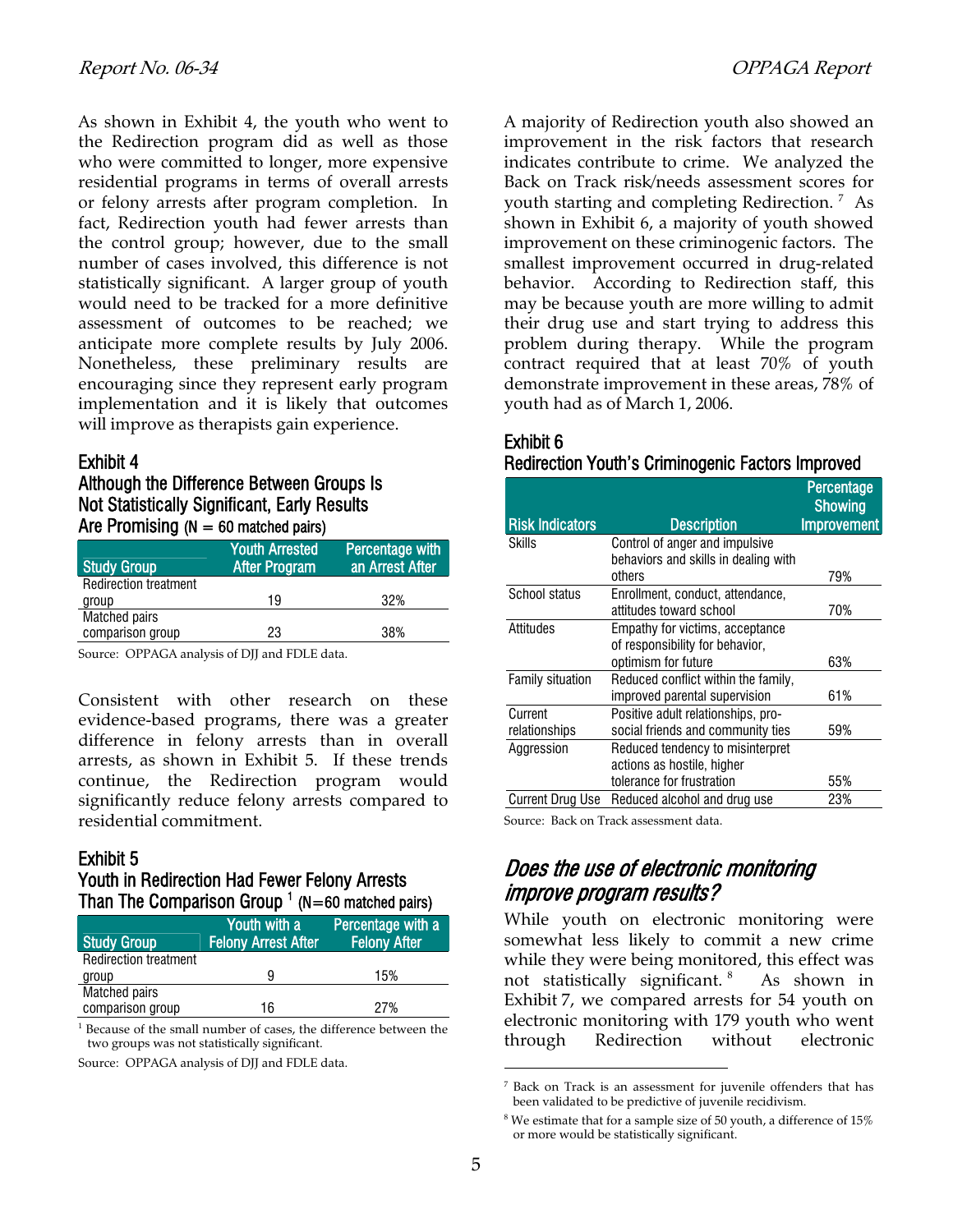monitoring. Youth on electronic monitoring wore the bracelets for their first 30 days in the program because that was considered the most likely period to offend. Although the difference between the groups was not statistically significant, youth on electronic monitoring were less likely to offend while being monitored than the control group, but were more likely to commit a new offense during the following month when the monitor was taken off. Our second report will examine whether electronic monitoring had a long-term deterrent effect.

#### Exhibit 7

#### Youth on Electronic Monitoring Were Less Likely to Reoffend While Monitored, But Had Increased Arrests in the Month Following Monitoring 1

| <b>Study Group</b>     | <b>No Electronic</b><br><b>Monitoring</b> |       | <b>Electronic</b><br><b>Monitoring</b> |       |
|------------------------|-------------------------------------------|-------|----------------------------------------|-------|
| Number of youth        | 179                                       |       | 54                                     |       |
| Arrests within 30 days | 20                                        | (13%) |                                        | (8%)  |
| Arrests within 60 days | 18                                        | (12%) | 10                                     | (19%) |
| Combined               | 38                                        | (25%) | 14                                     | (26%) |

<sup>1</sup> While there are differences between the group on electronic monitoring and the control group, they are not statistically significant.

Source: OPPAGA analysis of DJJ data.

According to probation officers, families also reported some difficulties in using the monitors. The monitors work by the youth's home phone collecting and transmitting signals from an ankle bracelet worn by the youth. However, some youth spend time at two different households because their parents do not live together, but the unit can only be installed at one location. To participate, the youth had to stay with one parent during monitoring. Also, all other features of the phone, such as the ability to access the Internet (an important function for school children), must be disconnected for the electronic monitor to work.

### Has the program reduced juvenile justice costs?

<span id="page-5-2"></span><span id="page-5-1"></span><span id="page-5-0"></span>The program appears to have been successful in reducing state costs. As of March 1, 2006, a total of 157 youth had successfully completed the Redirection program. The cost for youth served

was approximately \$1,23[9](#page-5-0),000.<sup>9</sup> In contrast, the state would have paid approximately \$3,393,000 if the 157 youth had instead been committed to residential delinquency programs. As initial outcomes (reduction in subsequent arrests) of the Redirection program compares favorably to residential programs, Redirection appears to have achieved a \$2 million cost avoidance for the state in its first year of operation.

### Would additional youth benefit from the program?

Judges and prosecutors in the original pilot counties recommend expanding the Redirection eligibility criteria to include more youth. If 245 additional youth were diverted from residential to Redirection, the state could avoid an additional \$2.3 million in costs.

The proviso establishing Redirection currently excludes youth who are being committed to residential programs for misdemeanors as well as those with prior histories of misdemeanor assault and battery or first degree or violent felony adjudications.  $10$  However, judges and state attorneys note that youth with these backgrounds are already placed in the community on probation and therefore could be appropriate for Redirection.

In Fiscal Year 2004-05, in the nine counties where the Redirection program is available, 256 youth were committed to residential programs for misdemeanors who otherwise met Redirection eligibility criteria, and an additional 639 youth with prior violent histories were committed because they were excluded from the Redirection program.<sup>[11](#page-5-2)</sup> The Redirection program does not have the capacity to expand to serve all of these youth this fiscal year, and not all of them would be appropriate. Therefore, if the Legislature wishes to revise eligibility to include youth beyond those before the court for non-law violations, it has two options. First, it

<sup>9</sup> Costs include costs for youth who did not successfully complete the program.

<sup>&</sup>lt;sup>10</sup> The proviso states, "Youth who have been adjudicated or convicted of a violent crime or first-degree felony, or otherwise have a criminal history of such offenses, shall not be eligible for placement into the pilot project."

 $11$  One hundred and eighty-five youth were committed for non-law violations and 454 youth were committed for misdemeanors had histories of violent offenses.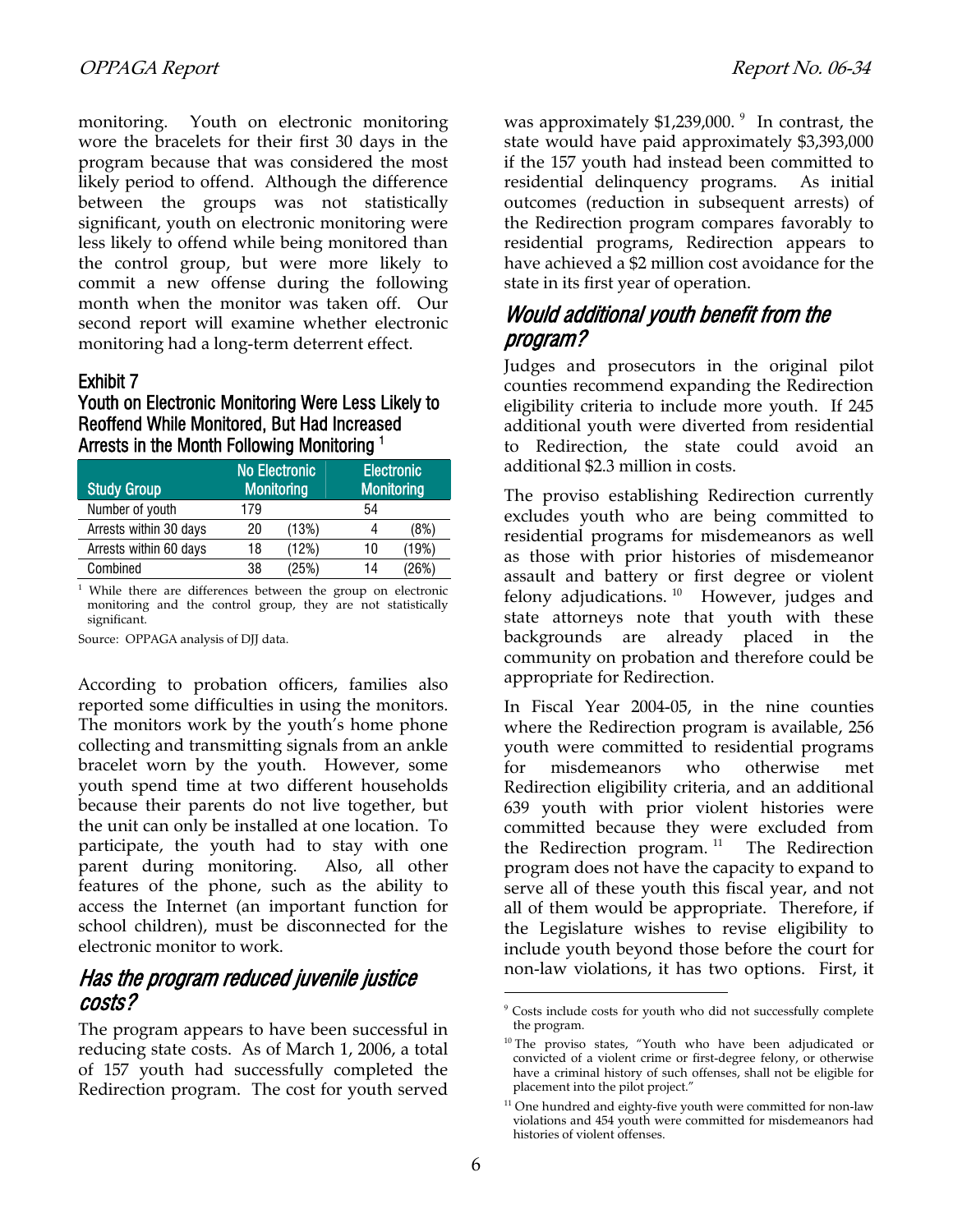could authorize the department to use its new risk assessment instrument to identify additional appropriate youth that include misdemeanants. Second, the Legislature could authorize the department to use the risk instrument to identify both appropriate misdemeanants and youth with prior violent offenses, particularly those related to domestic violence.

The department recently has begun using a nationally recognized and validated risk assessment instrument that measures 12 dimensions of risk. The assessment includes factors in addition to criminal history, such as aggressive behavior, that give additional information to assist judges and prosecutors in making placement decisions rather than relying criminal history alone. This would be useful because crime categories cover a wide range of behaviors and risk levels, and eligibility criteria based only on categories of current and previous crimes can be misleading. For example, a misdemeanor assault and battery charge may reflect throwing an eraser at school, an inappropriate response to abuse, or a serious problem of violent behavior.

Many delinquent youth in commitment programs, particularly girls, have experienced abuse or neglect and exhibit aggressive behavior. The type of therapy provided by the Redirection program (Multisystemic Therapy and Functional Family Therapy) addresses this behavior by teaching youth and families better skills for communication, problem-solving, anger management, and conflict resolution. [12](#page-6-0)

Our February 2006 report on girls' programs recommended that the Legislature expand Redirection eligibility to appropriate girls with prior violent offenses as well as misdemeanants. [13](#page-6-1) We noted in that report that \$1.7 million could be shifted from 50 residential beds to fund four community-based programs,

<span id="page-6-0"></span><sup>12</sup> Gender Specific Services for Delinquent Girls Vary Across *Programs, But Help Reduce Recidivism,* OPPAGA <u>Report</u> [No. 05-13](http://www.oppaga.state.fl.us/reports/crime/r05-13s.html), March 2005. Of girls with known histories of abuse and domestic violence, 82% exhibited aggressive behavior, compared to 18% of girls without such histories.

l

including \$420,000 for Redirection Multisystemic Therapy for an additional 50 girls.

If the Legislature revised Redirection eligibility to include misdemeanants or misdemeanants and youth with prior violent histories, and 195 additional youth were determined through screening to be suitable for the program, the cost of serving these 195 youth would be \$1 million, or \$1.9 million less than residential commitment. Redirection administrators report that the program has ability to add eight additional therapists at its existing sites to serve the additional 245 youth.  $14$  If 50 girls received Multisystemic Therapy through the Redirection program, as recommended in our February 2006 report, and an additional 195 youth were served with expanded eligibility criteria at existing sites, the total cost of serving these 245 youth would be \$1.5 million, or \$2.3 million less than residential commitment.

## Agency Response-

In accordance with the provisions of s. 11.51(5), Florida Statutes, a draft of our report was submitted to the Secretary of the Department of Juvenile Justice for review and response. The Secretary's written response is reproduced in its entirety on the following page.

OPPAGA supports the Florida Legislature by providing evaluative research and objective analyses to promote government accountability and the efficient and effective use of public resources. This project was conducted in accordance with applicable evaluation standards. Copies of this report in print or alternate accessible format may be obtained by telephone (850/488-0021 or 800/531-2477), by FAX (850/487-3804), in person, or by mail (OPPAGA Report Production, Claude Pepper Building, Room 312, 111 W. Madison St., Tallahassee, FL 32399-1475). Cover photo by Mark Foley.

Florida Monitor: [www.oppaga.state.fl.us](http://www.oppaga.state.fl.us/)

Project supervised by Kathy McGuire (850/487-9224) Project conducted by LucyAnn Walker-Fraser (850/487-9168), Jason Gaitanis, and Steve Harkreader Gary R. VanLandingham, OPPAGA Director

<span id="page-6-2"></span><span id="page-6-1"></span><sup>&</sup>lt;sup>13</sup> Effective Community Programs Could Reduce Commitments of Girls to Residential Programs, OPPAGA [Report No. 06-13](http://www.oppaga.state.fl.us/reports/crime/r06-13s.html), February 2006.

<sup>&</sup>lt;sup>14</sup>Redirection could add the following therapists to its existing sites: Pinellas - 1 FFT therapist; Hillsborough - 1 FFT therapist; Escambia - 1 MST therapist; Dade - 1 FFT therapist; Orange and Osceola - 1 FFT therapist; Brevard and Seminole - 2 MST therapists; Broward - 1 FFT therapist.